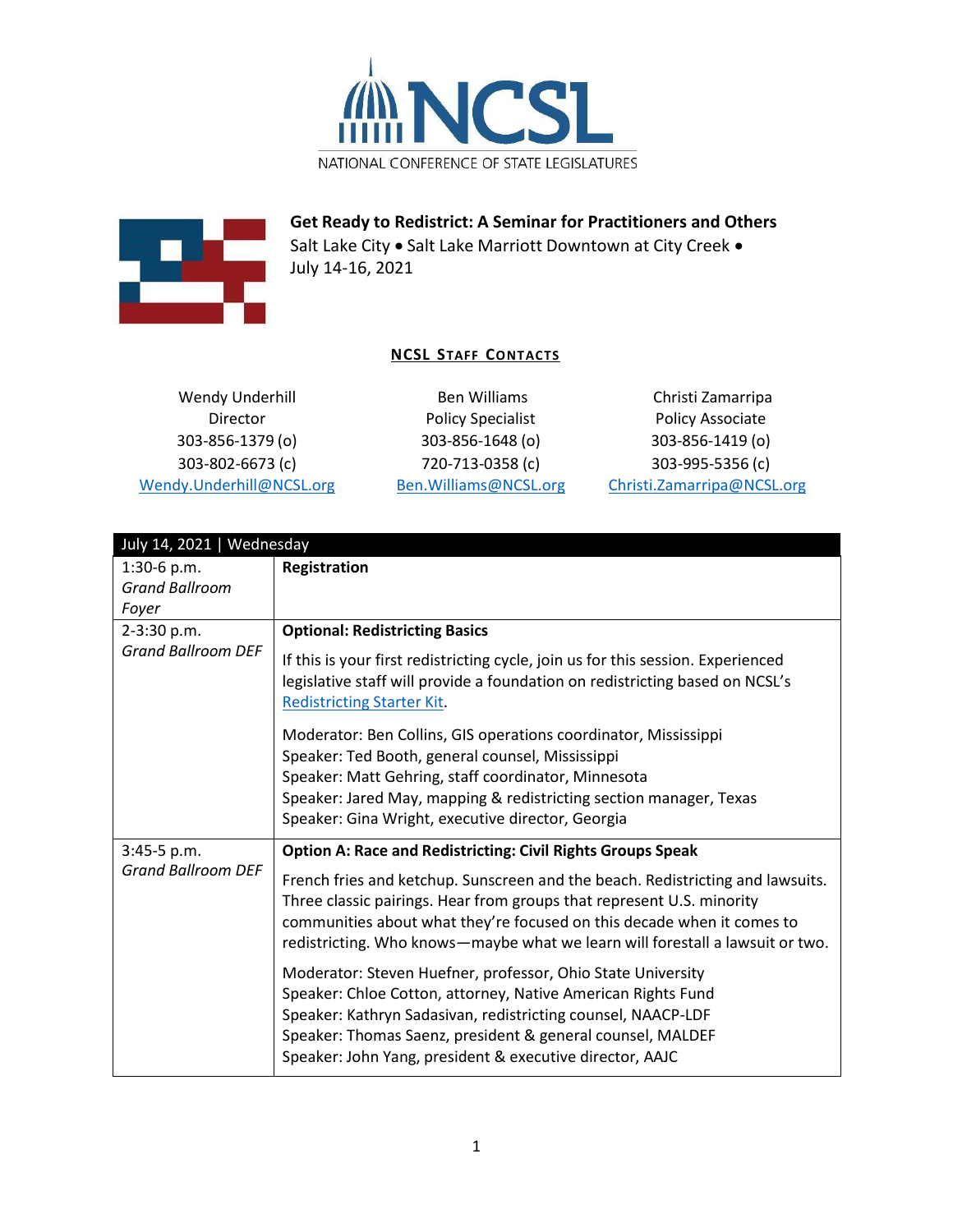| July 14, 2021   Wednesday   Continued      |                                                                                                                                                                                                                                                                                                                                                                                                                                                                                                                                                                                              |
|--------------------------------------------|----------------------------------------------------------------------------------------------------------------------------------------------------------------------------------------------------------------------------------------------------------------------------------------------------------------------------------------------------------------------------------------------------------------------------------------------------------------------------------------------------------------------------------------------------------------------------------------------|
| $3:45-5 p.m.$<br><b>Grand Ballroom ABC</b> | <b>Option B: Census Redistricting Data Program Evaluation   Primary Topic:</b><br>"Geography"                                                                                                                                                                                                                                                                                                                                                                                                                                                                                                |
|                                            | In this session, census redistricting program liaisons and other users of census<br>redistricting geographic data are invited to come talk through the strengths<br>and weaknesses of the already completed geographic definition and delivery<br>of geographic materials from the 2020 census. Feedback on the 2020<br>redistricting data program's geographic operations will be used in the<br>formulation of the 2030 census redistricting data program. Feedback is also<br>welcome on other aspects of the program.<br>Speaker: James Whitehorne, U.S. Census Bureau, Washington, D.C. |
| 5-7 p.m.<br>Skylight Ballroom              | <b>Welcome Reception</b>                                                                                                                                                                                                                                                                                                                                                                                                                                                                                                                                                                     |

| July 15, 2021   Thursday      |                                                                                                                                                                                                                                                                                                                 |
|-------------------------------|-----------------------------------------------------------------------------------------------------------------------------------------------------------------------------------------------------------------------------------------------------------------------------------------------------------------|
| $6:45-7:30$ a.m.              | <b>Optional Morning Run</b>                                                                                                                                                                                                                                                                                     |
|                               | Studies show exercise improves brain functionality. This run, though, is all<br>about going slow and being social.                                                                                                                                                                                              |
| 7 a.m.-3 p.m.                 | Registration                                                                                                                                                                                                                                                                                                    |
| <b>Grand Ballroom</b>         |                                                                                                                                                                                                                                                                                                                 |
| Foyer                         |                                                                                                                                                                                                                                                                                                                 |
| $7:30-8:45$ a.m.              | <b>Breakfast and Welcome</b>                                                                                                                                                                                                                                                                                    |
| <b>Grand Ballroom DEF</b>     | Eat first, then at 8:15 a.m. we'll welcome everyone and review what's ahead.                                                                                                                                                                                                                                    |
| $9-10:15$ a.m.                | <b>The Census:</b>                                                                                                                                                                                                                                                                                              |
| <b>Grand Ballroom</b><br>GHIJ | <b>Option A: Census and Data for Beginners</b>                                                                                                                                                                                                                                                                  |
|                               | Are you a non-data expert working on redistricting? This session is for you.<br>Learn what data the census will be released, a bit about how it can be used<br>and an introduction to other types of data used in redistricting so you and<br>your data colleagues can communicate effectively with each other. |
|                               | Moderator: Christi Zamarripa, policy associate, NCSL<br>Speaker: Thomas Morton, U.S. Census Bureau, Maryland<br>Speaker: Ben Collins, GIS operations coordinator, Mississippi                                                                                                                                   |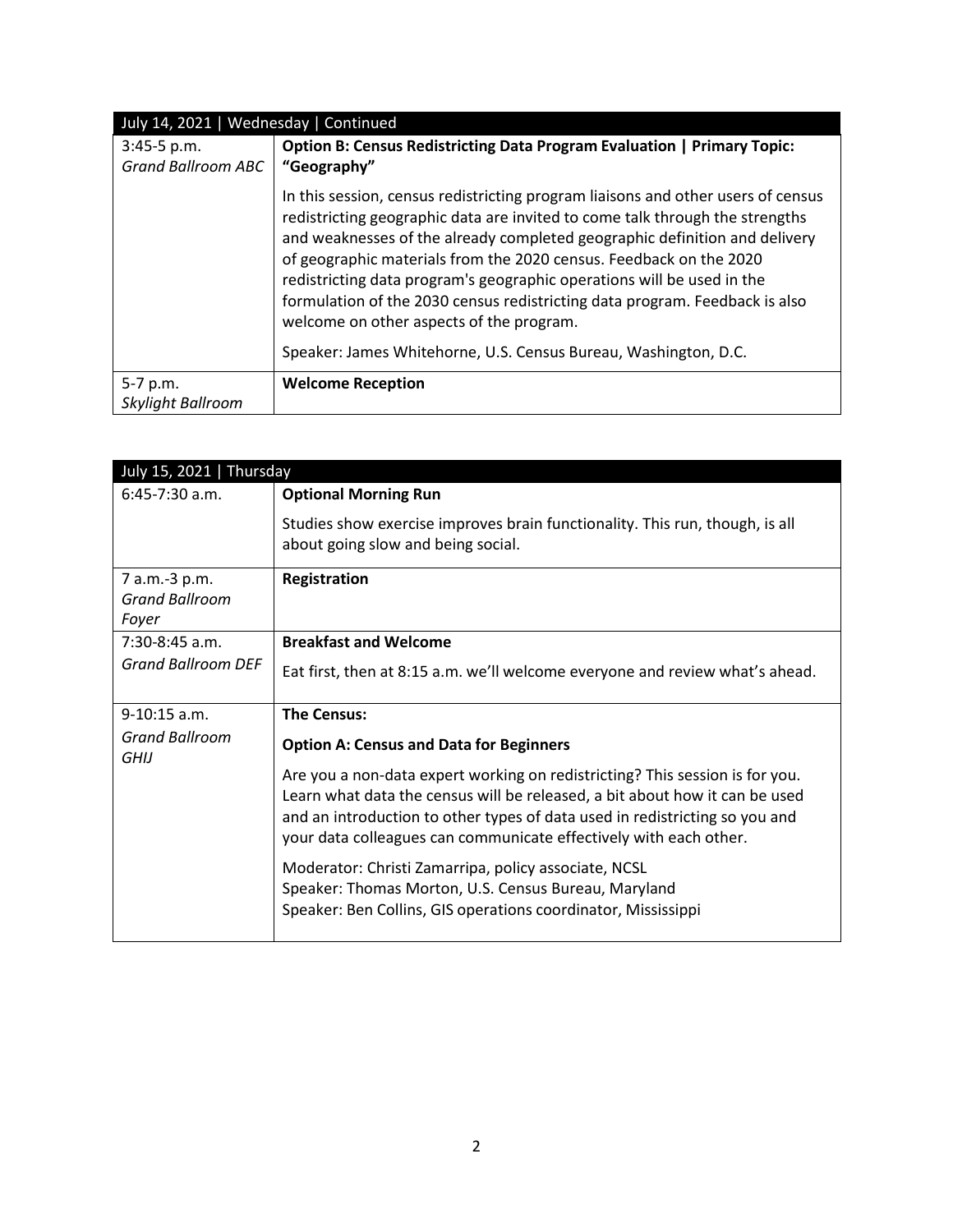| July 15, 2021   Thursday   Continued              |                                                                                                                                                                                                                                                                                                        |
|---------------------------------------------------|--------------------------------------------------------------------------------------------------------------------------------------------------------------------------------------------------------------------------------------------------------------------------------------------------------|
| 9-10:15 a.m.                                      | <b>Option B: Census and Data for Experts</b>                                                                                                                                                                                                                                                           |
| <b>Grand Ballroom DEF</b>                         | In this advanced session, we'll cover differential privacy (and if it makes a<br>difference), working with race and ethnicity data, how election turnout<br>impacts the accuracy of political data, and the use of party registration as a<br>data layer. Warning: nerding out likely.                 |
|                                                   | Moderator: Wendy Underhill, director, NCSL<br>Speaker: Elizabeth Garner, state demographer, Colorado<br>Speaker: Michael Hawes, U.S. Census Bureau, Washington, D.C.<br>Speaker: Jerry Howe, managing policy analyst, Utah<br>Speaker: James Whitehorne, U.S. Census Bureau, Washington, D.C.          |
| 10:15-10:30 a.m.                                  | <b>Break</b>                                                                                                                                                                                                                                                                                           |
| 10:30-11:45 a.m.                                  | <b>Take Your Pick</b>                                                                                                                                                                                                                                                                                  |
|                                                   | <b>Option A: Meet with Your Redistricting Software Experts</b>                                                                                                                                                                                                                                         |
|                                                   | Your state has probably chosen its redistricting software by now. Here's your<br>chance to meet your software vendor, discuss its features and pick up tips.<br>These sessions will be run by the vendors themselves, not by NCSL.                                                                     |
|                                                   | CityGate - Fred Hejazi, fhejazi@citygategis.com; Deer Valley I<br>ZillionInfo - Ella Li, ella.li@zillioninfo.com; Deer Valley II<br>Esri - Richard Leadbeater, RLeadbeater@esri.com; Deer Valley III<br>Maptitude by Caliper Corporation - Tracy Horgan, sales@caliper.com; Grand<br><b>Ballroom A</b> |
|                                                   | <b>Option B: Short Takes on Three Key Issues</b>                                                                                                                                                                                                                                                       |
|                                                   | <b>Grand Ballroom DEF</b>                                                                                                                                                                                                                                                                              |
|                                                   | Gain insight into three issues that are easy to overlook: local redistricting (yes,<br>it's required by law); the "hand off" of redistricting data to election officials so<br>they can prepare for next year's primaries; and why some states are adopting<br>inmate data reallocation laws.          |
|                                                   | Moderator: Brian Bean, policy advisor, Utah<br>Speaker: Michelle Davis, senior policy analyst, Maryland<br>Speaker: Jason Lee, director of elections, Utah<br>Speaker: Karin Mac Donald, director, California Statewide Database                                                                       |
| Noon-12:45 p.m.<br><b>Grand Ballroom</b><br>Foyer | Lunch                                                                                                                                                                                                                                                                                                  |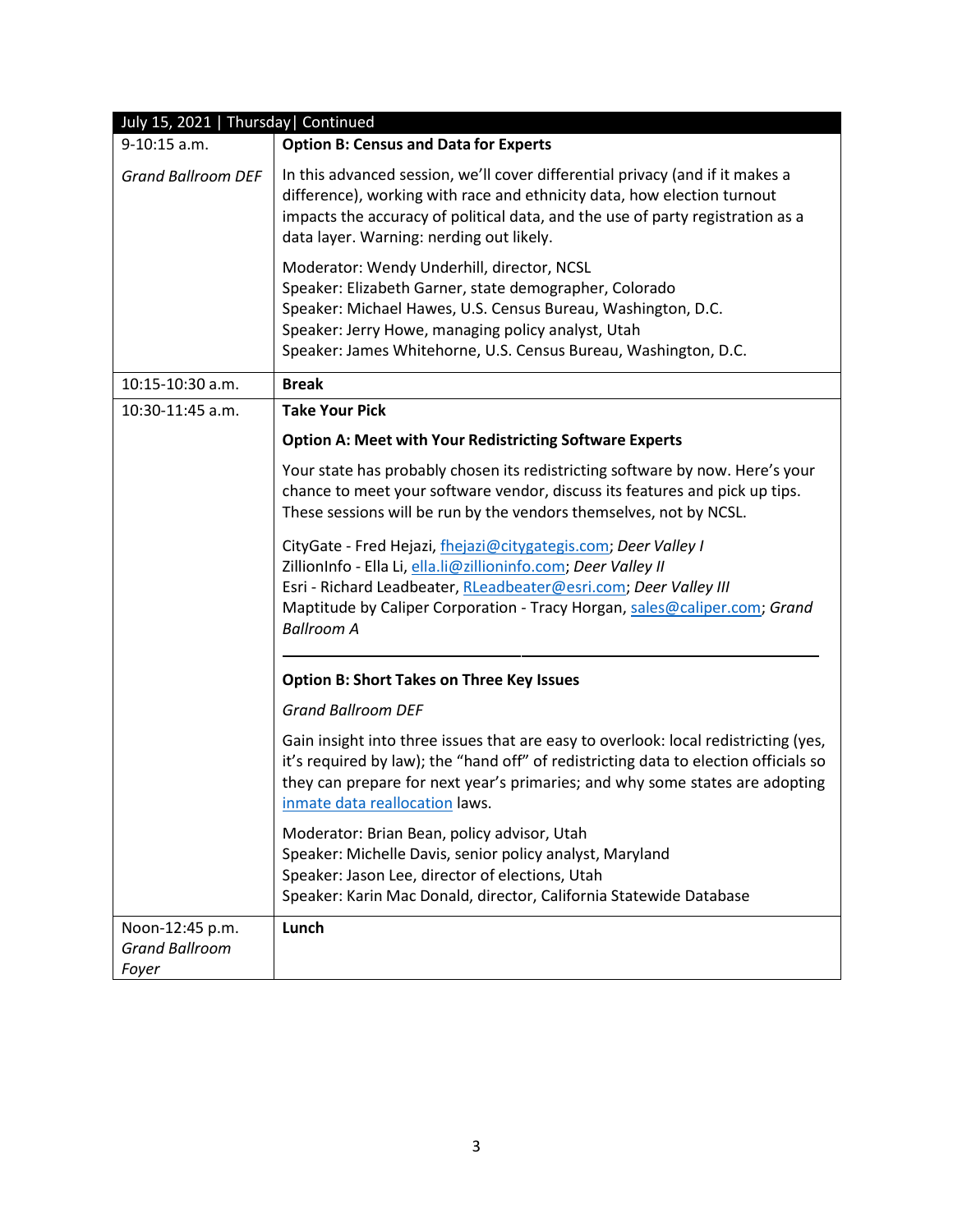| July 15, 2021   Thursday   Continued        |                                                                                                                                                                                                                                                                                                                                                                                                                                                                                                                        |
|---------------------------------------------|------------------------------------------------------------------------------------------------------------------------------------------------------------------------------------------------------------------------------------------------------------------------------------------------------------------------------------------------------------------------------------------------------------------------------------------------------------------------------------------------------------------------|
| 1-2:15 p.m.                                 | <b>Choose Your Own Adventure</b>                                                                                                                                                                                                                                                                                                                                                                                                                                                                                       |
|                                             | <b>Option A: Balancing Conflicting Criteria</b>                                                                                                                                                                                                                                                                                                                                                                                                                                                                        |
|                                             | <b>Grand Ballroom DEF</b>                                                                                                                                                                                                                                                                                                                                                                                                                                                                                              |
|                                             | Criteria (or principles) are the rules of the road in redistricting, and they vary<br>by state. Sometimes, though they pull in opposite directions, and it's hard to<br>comply with them all. Hear veterans of the redistricting process explain how to<br>strike a balance between potentially irreconcilable mandates.                                                                                                                                                                                               |
|                                             | Moderator: Representative Barbara Griffin, New Hampshire<br>Speaker: Doug Himes, ethics counsel, Tennessee<br>Speaker: Jeff Wice, special counsel, New York                                                                                                                                                                                                                                                                                                                                                            |
|                                             | <b>Option B: Data Details</b>                                                                                                                                                                                                                                                                                                                                                                                                                                                                                          |
|                                             | <b>Grand Ballroom GHIJ</b>                                                                                                                                                                                                                                                                                                                                                                                                                                                                                             |
|                                             | What can redistricters learn from data sources beyond the census? For<br>instance, in redistricting, what does voter registration provide and how does it<br>differ state to state? Does it matter whether votes were cast by mail, in-person<br>on Election Day or during an early in-person voting period? How does party<br>enrollment data inform decision-making? Is there a way to know just how<br>independent the non-D and non-R voters are? What's turnout got to do with<br>it? Dig deep with data experts. |
|                                             | Speaker: Clark Bensen, Polidata, Virginia<br>Speaker: Kim Brace, Election Data Services, Virginia                                                                                                                                                                                                                                                                                                                                                                                                                      |
| 2:15-2:30 p.m.                              | <b>Break</b>                                                                                                                                                                                                                                                                                                                                                                                                                                                                                                           |
| 2:30-3:45 p.m.<br><b>Grand Ballroom DEF</b> | <b>Redistricting Litigation in the 2020s</b>                                                                                                                                                                                                                                                                                                                                                                                                                                                                           |
|                                             | Redistricting litigation for the 2010 cycle still hasn't ended-will the coming<br>cycle be just as intense? Hear experts discuss the current state of the law,<br>new trends to watch in the 2020s, and possibly make predictions for the<br>tuture.                                                                                                                                                                                                                                                                   |
|                                             | Moderator: Senator Daniel Ivey-Soto, New Mexico<br>Speaker: Kate McKnight, Baker & Hostetler, Washington, D.C.<br>Speaker: Frank Strigari, chief legal counsel, Ohio<br>Speaker: John Yang, president & executive director, AAJC                                                                                                                                                                                                                                                                                       |
| $3:45-4 p.m.$                               | <b>Break</b>                                                                                                                                                                                                                                                                                                                                                                                                                                                                                                           |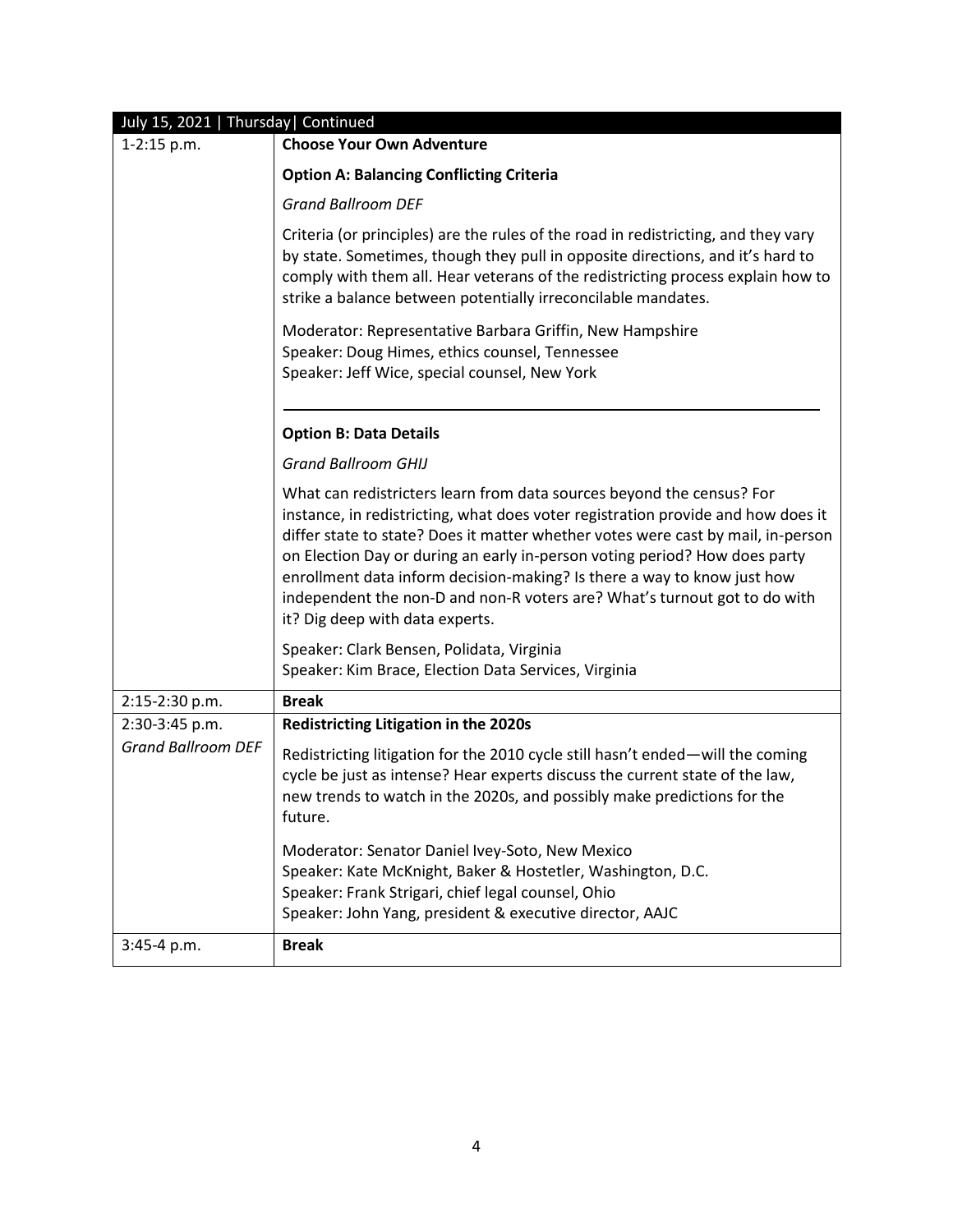| July 15, 2021   Thursday   Continued |                                                                                                                                                                                                                                                                                                                                                                                                                                                                                                 |
|--------------------------------------|-------------------------------------------------------------------------------------------------------------------------------------------------------------------------------------------------------------------------------------------------------------------------------------------------------------------------------------------------------------------------------------------------------------------------------------------------------------------------------------------------|
| 4-5:15 p.m.                          | Threading the Needle: The Voting Rights Act and Racial Gerrymandering                                                                                                                                                                                                                                                                                                                                                                                                                           |
| <b>Grand Ballroom DEF</b>            | Two federal requirements governing redistricting involve race. The Voting<br>Rights Act directs states to ensure that certain minority groups have the<br>opportunity to elect candidates of their choice, while the Equal Protection<br>Clause of the 14th Amendment prohibits race from predominating during<br>redistricting. Confusing, right? Listen as two expert litigators parse the nuances<br>created by the U.S. Supreme Court and how states can walk the legal<br>compliance line. |
|                                      | Moderator: Ben Williams, policy specialist, NCSL                                                                                                                                                                                                                                                                                                                                                                                                                                                |
|                                      | Speaker: Tassity Johnson, Jenner & Block, Washington, D.C.                                                                                                                                                                                                                                                                                                                                                                                                                                      |
|                                      | Speaker: Jason Torchinsky, Holtzman Vogel Josefiak Torchinsky, Wash., D.C.                                                                                                                                                                                                                                                                                                                                                                                                                      |
| 5:15-5:30 p.m.                       | <b>BREAK</b>                                                                                                                                                                                                                                                                                                                                                                                                                                                                                    |
| 5:30-6:30 p.m.                       | <b>Connecting with Your Peers</b>                                                                                                                                                                                                                                                                                                                                                                                                                                                               |
|                                      | <b>Option A: Republicans</b>                                                                                                                                                                                                                                                                                                                                                                                                                                                                    |
|                                      | <b>Grand Ballroom ABC</b>                                                                                                                                                                                                                                                                                                                                                                                                                                                                       |
|                                      | This is an ancillary session run by Republicans, for Republicans. For more<br>information, contact Kylie Bongaart (kylie@fairlines.org).                                                                                                                                                                                                                                                                                                                                                        |
|                                      | Note: This is not an NCSL-sponsored session.                                                                                                                                                                                                                                                                                                                                                                                                                                                    |
|                                      | <b>Option B: Democrats</b>                                                                                                                                                                                                                                                                                                                                                                                                                                                                      |
|                                      | <b>Grand Ballroom GHIJ</b>                                                                                                                                                                                                                                                                                                                                                                                                                                                                      |
|                                      | This is an ancillary session run by Democrats, for Democrats. For more<br>information, contact Jeff Wice (wice@democraticredistricting.com).                                                                                                                                                                                                                                                                                                                                                    |
|                                      | Note: This is not an NCSL-sponsored session.                                                                                                                                                                                                                                                                                                                                                                                                                                                    |
|                                      | <b>Option C: Nonpartisan Staff Reception</b>                                                                                                                                                                                                                                                                                                                                                                                                                                                    |
|                                      | If you're legislative staff and don't belong at the partisan sessions, get to know<br>your colleagues from around the nation.                                                                                                                                                                                                                                                                                                                                                                   |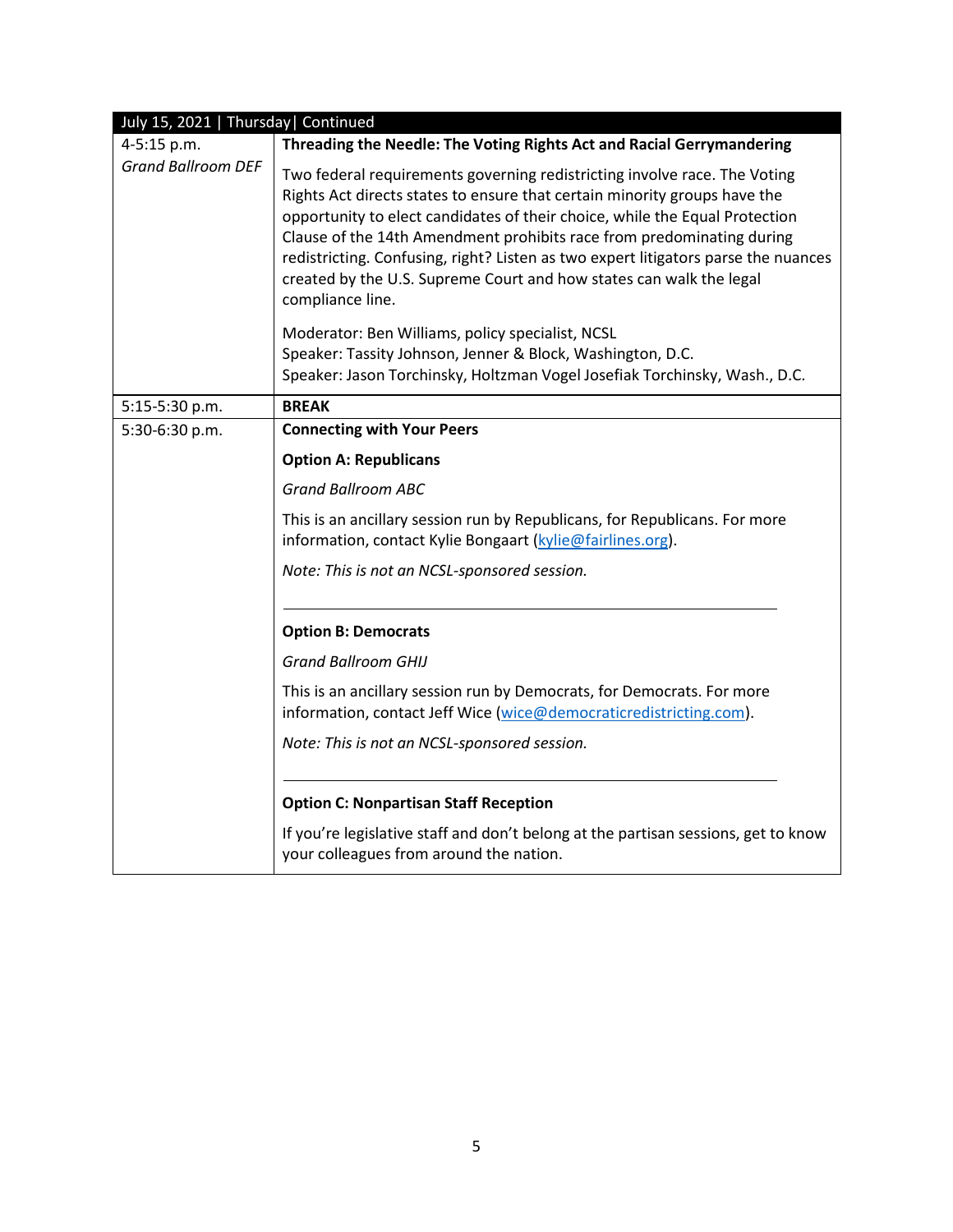| July 16, 2021   Friday                         |                                                                                                                                                                                                                                                                                                                                                                                                                        |
|------------------------------------------------|------------------------------------------------------------------------------------------------------------------------------------------------------------------------------------------------------------------------------------------------------------------------------------------------------------------------------------------------------------------------------------------------------------------------|
| 7-7:30 a.m.                                    | <b>Optional: Walking Tour</b>                                                                                                                                                                                                                                                                                                                                                                                          |
|                                                | See the sites with Brian Bean, a staffer with the Utah Senate. Meet in the<br>lobby.                                                                                                                                                                                                                                                                                                                                   |
| 7:30-8 a.m.                                    | <b>Breakfast</b>                                                                                                                                                                                                                                                                                                                                                                                                       |
| <b>Grand Ballroom</b><br>Foyer                 | Eat first-then at 8 a.m., choose which break out session to attend.                                                                                                                                                                                                                                                                                                                                                    |
| 8-9:15 a.m.                                    | <b>Getting Along</b>                                                                                                                                                                                                                                                                                                                                                                                                   |
|                                                | <b>Option A: Lowering the Temperature When Legislatures Redistrict</b>                                                                                                                                                                                                                                                                                                                                                 |
|                                                | <b>Grand Ballroom DEF</b>                                                                                                                                                                                                                                                                                                                                                                                              |
|                                                | If you read the press, redistricting boils down to just one thing: power. Is that<br>really true? Bring your breakfast to hear from legislators who have threaded<br>their way through the trials and tribulations of legislative infighting.                                                                                                                                                                          |
|                                                | Moderator: Representative Paul Ray, Utah<br>Speaker: Representative Kevin Bratcher, Kentucky<br>Speaker: Senator William Brownsberger, Massachusetts<br>Speaker: Senator Daniel Ivey-Soto, New Mexico<br>Speaker: Representative Andrea Salinas, Oregon                                                                                                                                                                |
|                                                | <b>Option B: Working with Your Commission</b>                                                                                                                                                                                                                                                                                                                                                                          |
|                                                | <b>Grand Ballroom GHIJ</b>                                                                                                                                                                                                                                                                                                                                                                                             |
|                                                | In states where commissions have primary responsibility for redistricting, what's<br>the legislature's role? Bring your breakfast and hear from a current<br>commissioner, legislative leaders in commission states and a staffer who's<br>served for both a commission and the legislature. Attendees will learn how to<br>stay engaged while respecting the legal division between line-drawers and<br>policymakers. |
|                                                | Moderator: Commissioner Sara Sadhwani, California<br>Speaker: Jerry Barry, redistricting commissions' managing attorney, Colorado<br>Speaker: House Speaker Scott Bedke, Idaho<br>Speaker: House Speaker Scott Saiki, Hawaii                                                                                                                                                                                           |
| 9:15-9:30 a.m.                                 | <b>Break</b>                                                                                                                                                                                                                                                                                                                                                                                                           |
| $9:30-10:45$ a.m.<br><b>Grand Ballroom DEF</b> | <b>Unseen Pitfalls and How to Avoid Them</b>                                                                                                                                                                                                                                                                                                                                                                           |
|                                                | You don't know what you don't know. Fortunately, there are people who have<br>done redistricting who DO know what you don't know. Attend this session to<br>learn from attorneys the pitfalls that can trip up the best-planned redistricting<br>process-so you can avoid their mistakes.                                                                                                                              |
|                                                | Moderator: Michelle Davis, senior policy analyst, Maryland<br>Speaker: Mark Braden, Baker & Hostetler, Washington, D.C.<br>Speaker: Sam Hirsch, Jenner & Block, Washington, D.C.                                                                                                                                                                                                                                       |